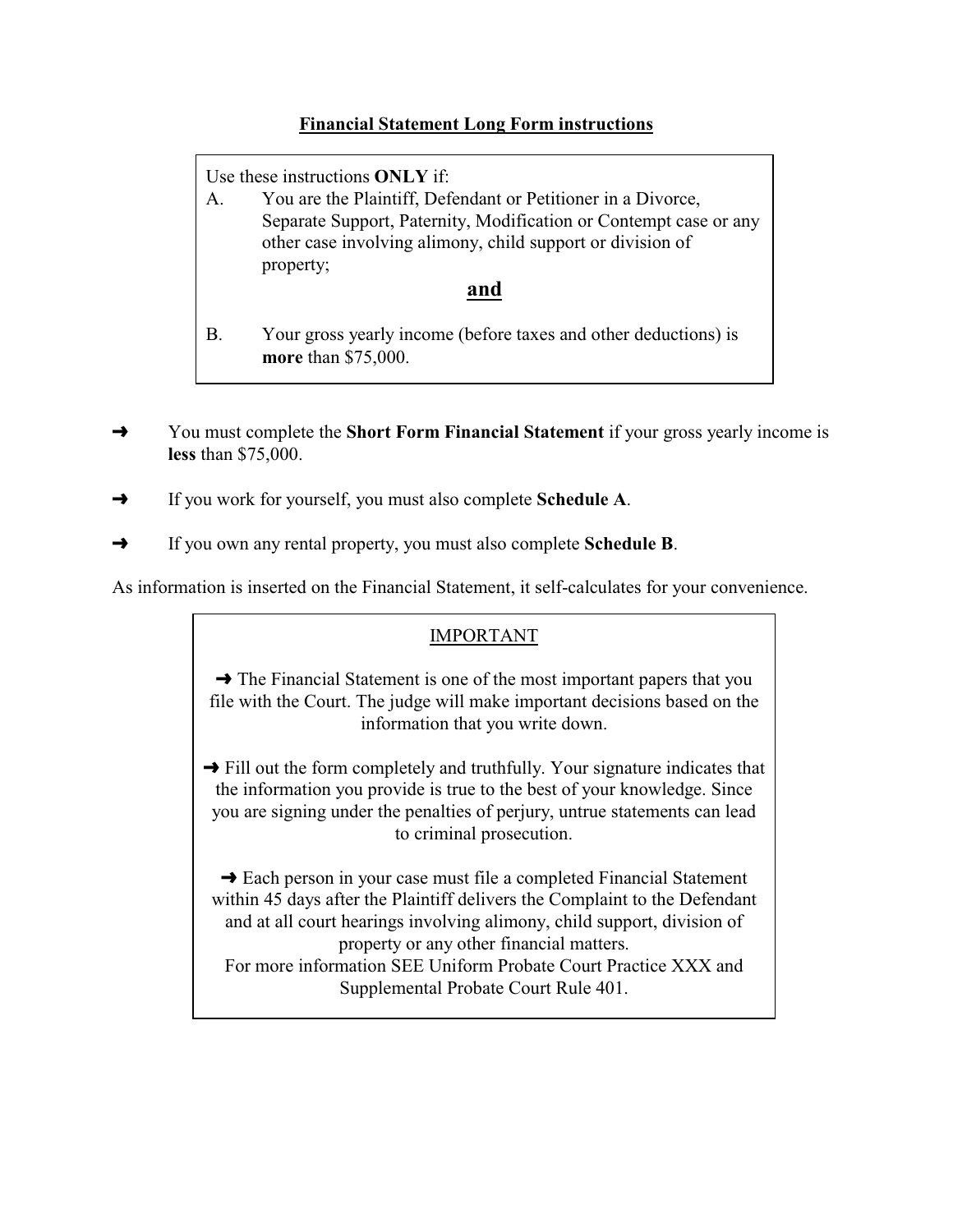## Instructions for completing the **FINANCIAL STATEMENT (Long Form)**

**Fill in every line. If you have nothing to put on a line, write in the word "NONE"(if you are completing this on-line typing "NONE" will result in the number "0" for calculation purposes)** . If you need more space for the information in Sections VI, VIII, or IX, you may attach additional sheets of paper. The staff at the Registry of Probate can give you a sample, completed Financial Statement.

I. **Personal Information**. If you are not currently working, write "UNEMPLOYED" in the space where the form asks for "Employer".

II. **Gross Weekly Income/ Receipts from All Sources.** Your gross income should reflect all income received before deductions. You must use **weekly** amounts. List only your income, not the income of other people involved in the case. If you are paid *monthly*, divide your monthly gross income by 4.3. If you are paid every *two weeks*, divide your gross income from each paycheck by 2. If you are paid *twice* a month, divide your gross income from each paycheck by 2.15. Write "NONE" (if you are completing this on-line typing "NONE" will result in the number "0" for calculation purposes) on any line for which you have no income. It is helpful if you bring to court your most recent pay stub. If you are self-employed, bring last year's tax return, including Schedule C and any other related forms.

III. **Weekly Deductions from Gross Income**. Fill in the deductions that appear on your paycheck. Use *weekly* amounts, dividing in the same way that you did for your gross income.

IV. **Net Weekly Income**. Subtract "Total Deductions" on line III (s) from "Total Income" on line  $II(r)$ .

V. **Gross Income from Prior Year**. Fill in your total income from last year before taxes or other deductions and **attach copies of last year's W-2 and 1099 form(s) showing your income**.

VI. **Weekly Expenses Not deducted from pay**. Fill in **weekly** amounts. Divide monthly amounts by 4.3 to get weekly amounts. Do **NOT** list expenses that you have listed as deductions from your pay in Section III. Do include the weekly payments for any liabilities listed in Section IX. If someone else in your household pays some of the expenses, you should only write down the amount that you actually pay.

VII. **Counsel Fees**. Write in the amounts that you have paid and that you expect to pay to an attorney. If you have an attorney, he or she can help you complete this section.

VIII. **Assets**. Fill in the present value of real estate, motor vehicles, pensions and all other assets. For savings, checking money market accounts, certificates of deposit, stocks and bonds list the name of the financial institution and the account number. You should bring to court the most recent statements for all accounts.